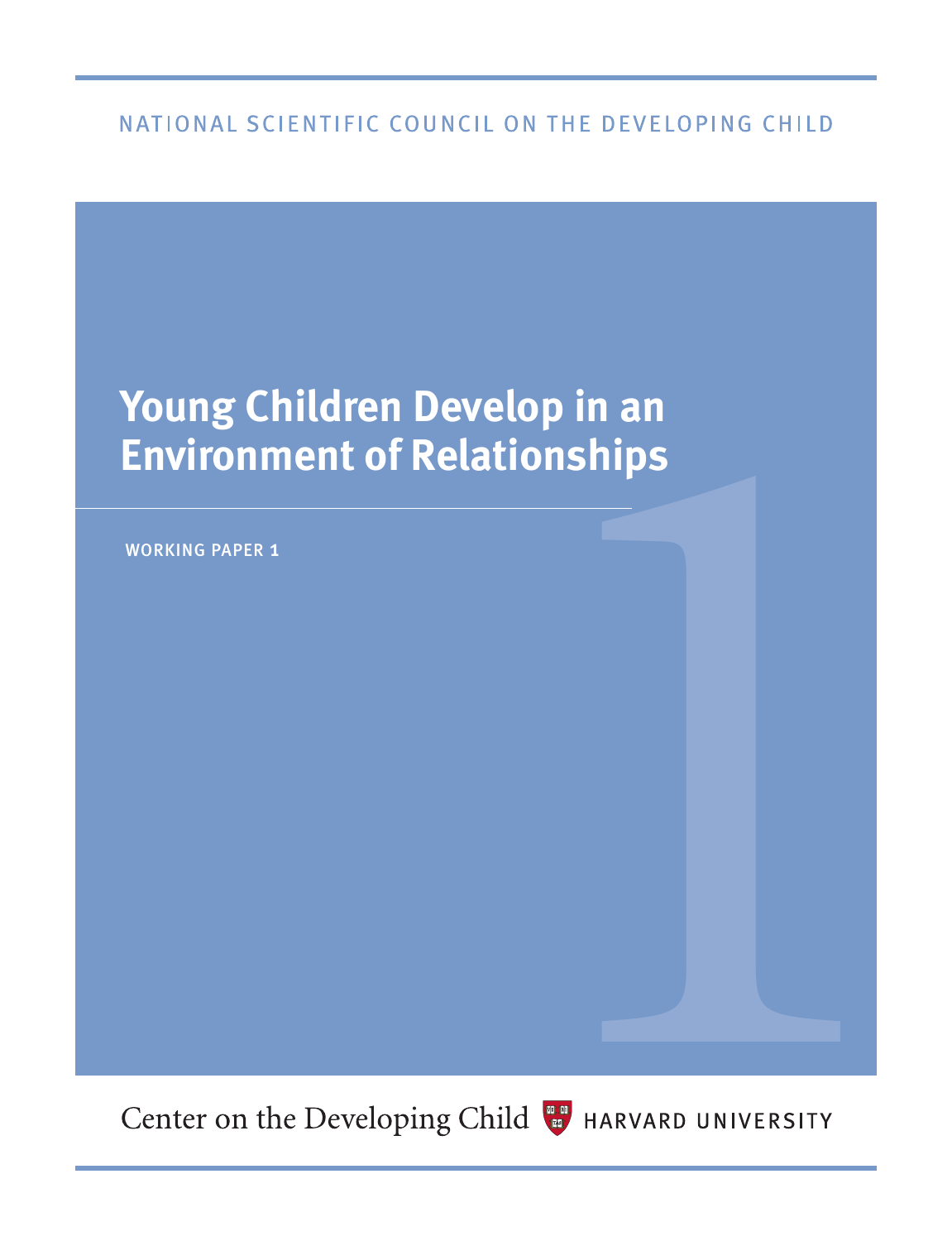# **members**

### **Jack P. Shonkoff, M.D., Chair**

Julius B. Richmond FAMRI Professor of Child Health and Development; Director, Center on the Developing Child, Harvard University

## **W. Thomas Boyce, M.D.**

Sunny Hill Health Centre/BC Leadership Chair in Child Development; Professor, Graduate Studies and Medicine, University of British Columbia, Vancouver

### **Judy Cameron, Ph.D.**

Professor of Psychiatry, University of Pittsburgh; Senior Scientist, Oregon National Primate Research Center; Professor of Behavioral Neuroscience and Obstetrics & Gynecology, Oregon Health and Science University

### **Greg J. Duncan, Ph.D.**

Distinguished Professor, Department of Education, University of California, Irvine

## **Nathan A. Fox, Ph.D.**

Distinguished Professor; Director, Child Development Laboratory, University of Maryland College Park

### **Megan R. Gunnar, Ph.D.**

Regents Professor and Distinguished McKnight University Professor, Institute of Child Development, University of Minnesota

**Pat Levitt, Ph.D.** Director, Zilkha Neurogenetic Institute; Provost Professor of Neuroscience, Psychiatry and Pharmacy Chair, Department of Cell and Neurobiology, Keck School of

Medicine of the University of Southern California

**Linda C. Mayes, Ph.D.** Arnold Gesell Professor of Child Psychiatry, Pediatrics, and Psychology, Yale Child Study Center Special Advisor to the Dean, Yale School of Medicine

**Bruce S. McEwen, Ph.D.** Alfred E. Mirsky Professor; Head, Harold and Margaret Milliken Hatch Laboratory of Neuroendocrinology, The Rockefeller University

## **Charles A. Nelson, Ph.D.**

Richard David Scott Chair in Pediatric Developmental Medicine Research, Children's Hospital Boston; Professor of Pediatrics and Neuroscience, Harvard Medical School

**ross a. thompson, ph.D.**

Professor of Psychology, University of California, Davis

# **contributing members**

# **Susan Nall Bales**

President, FrameWorks Institute

## **william t. greenough, ph.D.**

Swanlund Professor of Psychology, Psychiatry, and Cell and Developmental Biology; Director, Center for Advanced Study at University of Illinois, Urbana-Champaign

## **eric knudsen, ph.D.**

Edward C. and Amy H. Sewall Professor of Neurobiology, Stanford University School of Medicine

# **Deborah phillips, ph.D.**

Professor of Psychology and Associated Faculty, Public Policy Institute; Co-Director, Research Center on Children in the U.S., Georgetown University

## Arthur J. Rolnick, Ph.D.

Senior Vice President and Director of Research, Federal Reserve Bank of Minneapolis

# **former members**

# **betsy lozoff, m.D.**

Professor of Pediatrics, University of Michigan Medical School; Research Professor. Center for Human Growth and Development, University of Michigan

# **partners**

**the frameworks institute**

**the national governors association center for best practices the national conference of state legislatures**

# **sponsors**

**the birth to five policy alliance the buffett early childhood fund The John D. and Catherine T. MacArthur Foundation Palix foundation the pierre and pamela omidyar fund**

**About the Authors**

The National Scientific Council on the Developing Child, housed at the Center on the Developing Child at Harvard University, is a multidisciplinary collaboration designed to bring the science of early childhood and early brain development to bear on public decisionmaking. Established in 2003, the Council is committed to synthesizing and communicating science to help inform policies that promote successful learning, adapative behavior, and sound physical and mental health for all young children. For more information, go to http://www.developingchild.net.

Please note: The content of this paper is the sole responsibility of the authors and does not necessarily represent the opinions of the funders or partners.

Suggested citation: National Scientific Council on the Developing Child. (2004). *Young children develop in an environment of relationships.* Working Paper No. 1. Retrieved from http://www.developingchild.net

© 2004, National Scientific Council on the Developing Child, Center on the Developing Child at Harvard University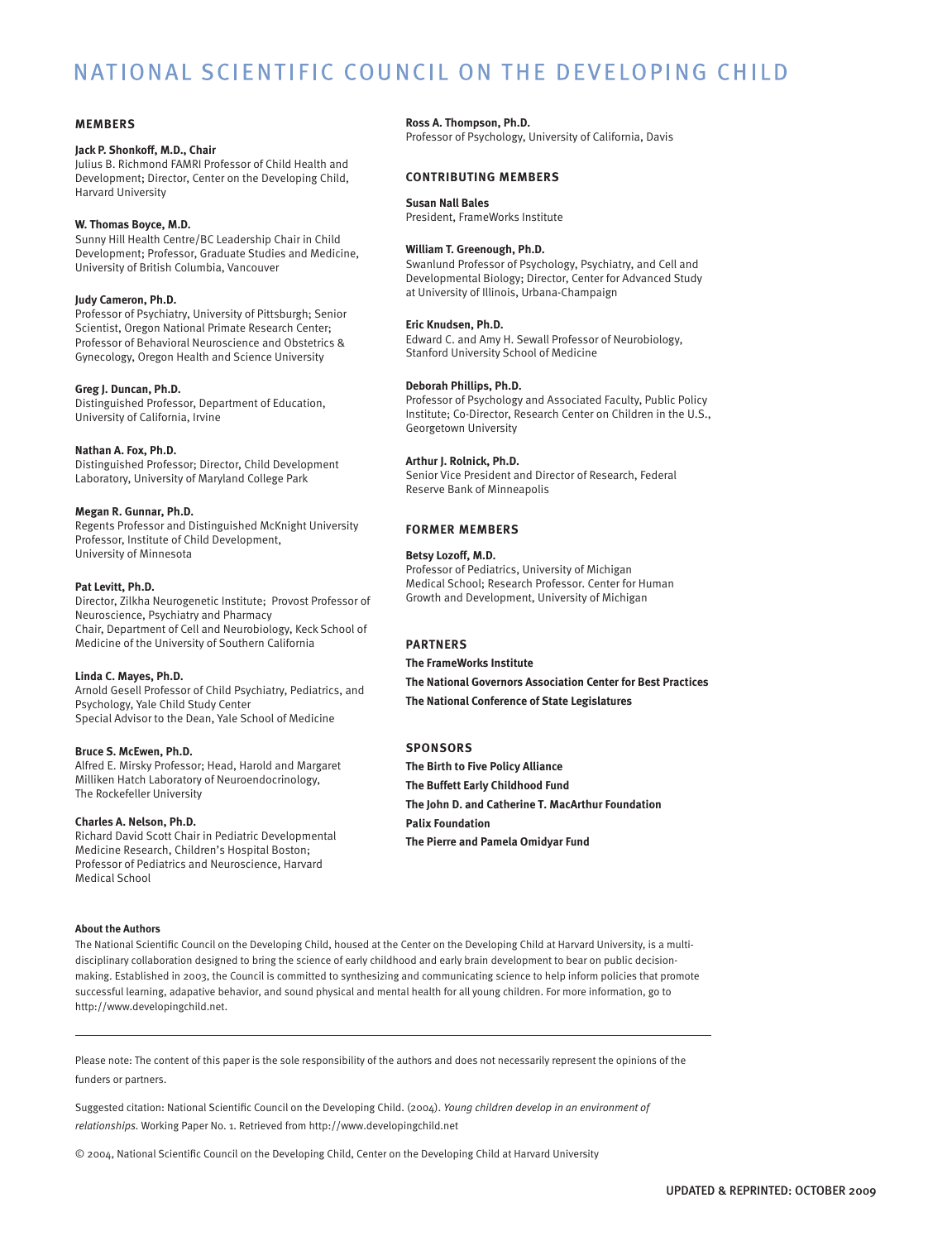# **The Issue**

healthy development depends on the quality and reliability of a young child's relationships with the important people in his or her life, both within and outside the family. Even the development of a child's brain architecture depends on the establishment of these relationships.1, 2, 3, 4, 5, 6

Growth-promoting relationships are based on the child's continuous give-and-take ("serve and return" interaction) with a human partner who provides what nothing else in the world can offer – experiences that are individualized to the child's unique personality style; that build on his or her own interests, capabilities, and initiative; that shape the child's self-awareness; and that stimulate the growth of his or her heart and mind.

Young children experience their world as an environment of relationships, and these relationships affect virtually all aspects of their development – intellectual, social, emotional, physical, behavioral, and moral. The quality and stability of a child's human relationships in the early years lay the foundation for a wide range of later developmental outcomes that really matter – self-confidence and sound mental health, motivation to learn, achievement in school and later in life, the ability to control aggressive impulses and resolve conflicts in nonviolent ways, knowing the difference between right and wrong, having the capacity to develop and sustain casual friendships and intimate relationships, and ultimately to be a successful parent oneself.

Stated simply, relationships are the "active ingredients" of the environment's influence on healthy human development. They incorporate the qualities that best promote competence and well-being – individualized responsiveness, mutual action-and-interaction, and an emotional connection to another human being, be it a parent, peer, grandpar-

# **Young children experience their world as an environment of relationships, and these relationships affect virtually all aspects of their development.**

ent, aunt, uncle, neighbor, teacher, coach, or any other person who has an important impact on the child's early development. Relationships engage children in the human community in ways that help them define who they are, what they can become, and how and why they are important to other people. 7, 8, 9, 10, 11, 12, 13

In the words of the distinguished developmental psychologist Urie Bronfenbrenner: *… in order to develop normally, a child requires progressively more complex joint activity with one or more adults who have an irrational emotional relationship with the child. Somebody's got to be crazy about that kid. That's number one. First, last, and always.*

# **What Science Tells Us**

nurturing and stable relationships with caring adults are essential to healthy human development beginning from birth. Early, secure attachments contribute to the growth of a broad range of competencies, including a love of learning, a comfortable sense of oneself, positive social skills, multiple successful

relationships at later ages, and a sophisticated understanding of emotions, commitment, morality, and other aspects of human relationships. Stated simply, establishing successful relationships with adults and other children provides a foundation of capacities that children will use for a lifetime.<sup>14, 15, 16, 17</sup>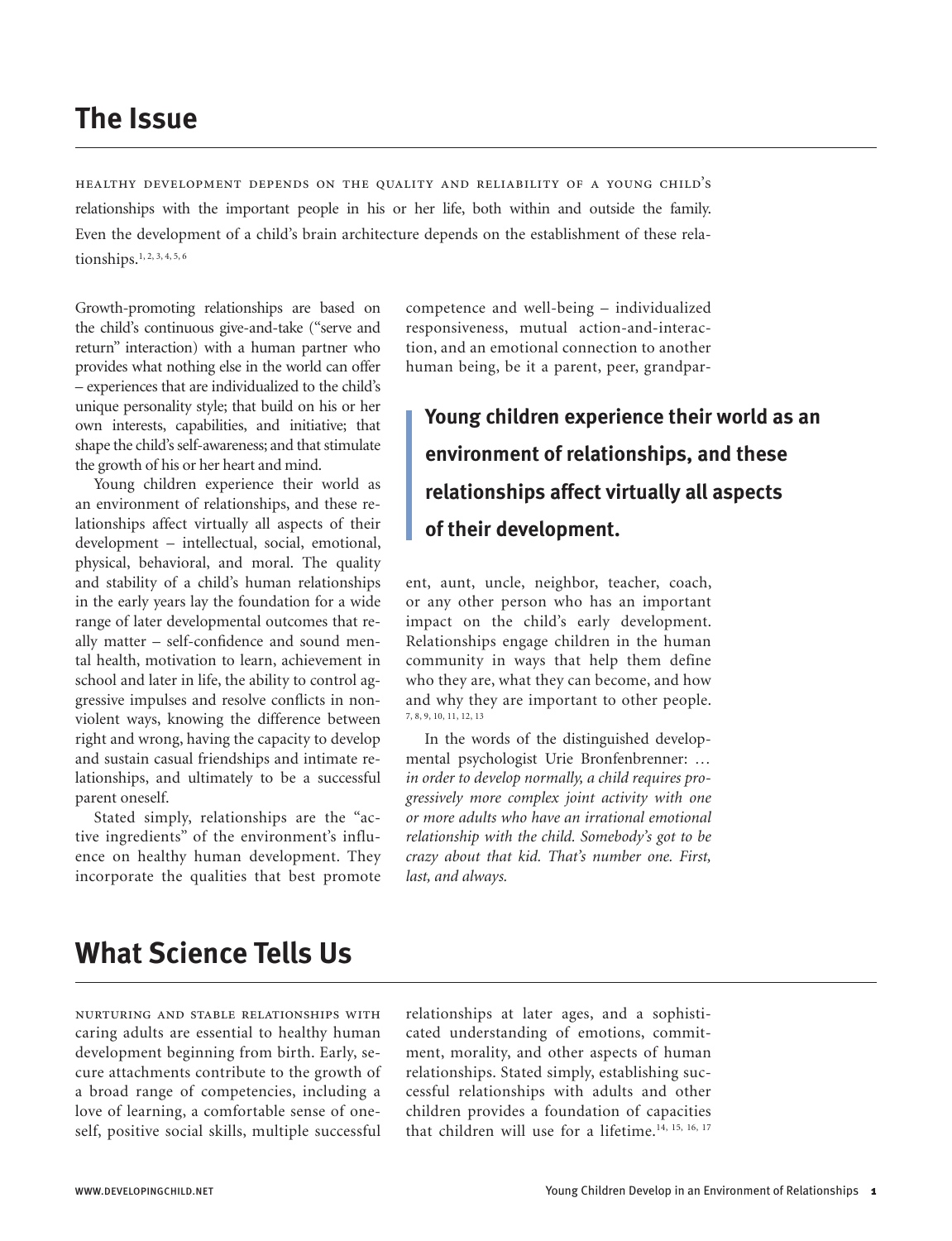**The "serve and return" interaction between parent and baby – in which young children naturally reach out for interaction through babbling, facial expressions, and gestures and adults respond with the same kind of vocalizing and gesturing back at them – builds and strengthens brain architecture and creates a relationship in which the baby's experiences are affirmed and new abilities are nurtured.** Children who have healthy relationships with their primary caregivers are more likely to develop insights into other people's feelings, needs, and thoughts, which form

**Children who develop warm, positive relationships with their kindergarten teachers are more excited about learning, more positive about coming to school, more self-confident, and achieve more in the classroom.**

> a foundation for cooperative interactions with others and an emerging conscience. Sensitive and responsive parent-child relationships also are associated with stronger cognitive skills in young children and enhanced social competence and work skills later in school, which illustrates the connection between social/emotional development and intellectual growth. The broader quality of the home environment (including toys, activities, and interactions within the family setting) also is strongly related to early cognitive and language development, performance on IQ testing, and later achievement in school.12, 18, 19, 20, 21, 22, 23, 24, 25, 26

> **Young children also learn a great deal from each other. They learn how to share, to engage in reciprocal interactions (e.g., taking turns, giving and receiving), to take the needs and desires of others into account, and to manage their own impulses.** Just being around other children, however, is not enough. The development of friendships is essential, as children learn and play more competently in the rapport created with friends rather than when they are dealing with the social challenges of interacting with casual acquaintances or unfamiliar peers.<sup>27, 28</sup>

**The warmth and support of the caregiver in a** 

**child care setting also influence the development of important capabilities in children, including greater social competence, fewer behavior problems, and enhanced thinking and reasoning skills at school age.** Young children benefit in these ways because of the secure relationships they develop in such settings, and because of the ways in which the caregivers provide cognitively stimulating activities and support for developing positive relationships with other children. Unfortunately, the generally poor quality of care provided in many child care arrangements in the United States does not support these benefits because of high caregiver turnover, poorly designed programs, or inadequate preparation of staff. Current research also suggests the additional risk that a greater amount of time in outof-home care during infancy may be associated with greater disobedience and aggression by the time children enter school.<sup>12, 22, 23, 29, 30, 31, 32, 33</sup>

**Relationships are important to school adjustment.** Children who develop warm, positive relationships with their kindergarten teachers are more excited about learning, more positive about coming to school, more selfconfident, and achieve more in the classroom. Relationships with peers also are important. Children who experience greater peer acceptance and friendship tend to feel more positively about the school experience and perform better in the classroom.33, 34, 35, 36, 37, 38

**Children have different ways of interacting with their peers.** Some are gregarious, others are too shy to get involved (although they want to), some need time to "warm up," and others are not as interested in being sociable. All of these variations fall within a normal range, and it is essential to differentiate among the many potential reasons (both biological and environmental) that a young child may have limited or difficult interactions with others. Playing cooperatively, making friends, and sustaining friendships over time are not always easy. Any child with severely limited peer involvement is at considerable risk for significant adverse developmental consequences.39, 40, 41, 42, 43

**Secure and stable relationships with caring adults assure that young children are adequately nourished; protected from dangerous illnesses, exposure to toxins, and hazards that**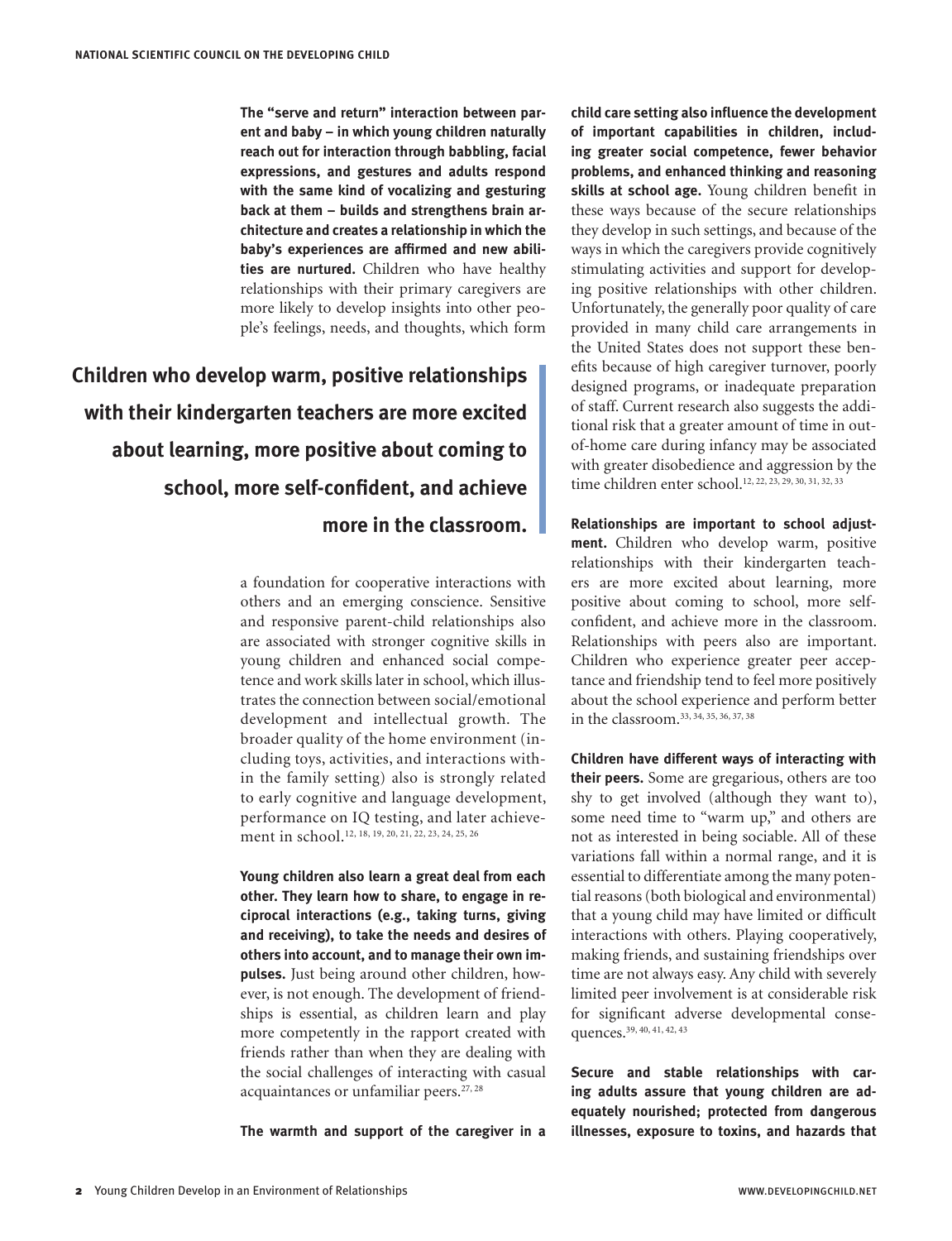**can lead to preventable injuries; provided preventive health check-ups; protected from excessive stress; and afforded predictable daily routines that convey a sense of security.** These influences contribute significantly to healthy brain development and depend upon the care and support provided by individuals in the community as well as in the family.<sup>12, 44</sup>

**Young children are highly vulnerable emotionally to the adverse influences of parental mental health problems and family violence.** One of the most extensively documented of these vulnerabilities is the negative impact of a mother's clinical depression on her young children's emotional development, social sensitivity, and concept of themselves, effects that have been demonstrated in both developmental research and studies of brain functioning. Young children who grow up in seriously troubled families, especially those who are vulnerable temperamentally, are prone to the development of behavioral disorders and conduct problems.45, 46, 47, 48, 49

**Animal studies have shown that the quality of the mother-infant relationship can influence gene expression in areas of the brain that regulate social and emotional function and can even lead to changes in brain structure.** The nature of the relationship also can have long-term influences (into adulthood) on how the body copes with stress, both physically and emotionally.<sup>15, 50, 51, 52, 53, 54, 55, 56, 57, 58, 59, 60</sup>

**Science indicates that the quality of early parent-child relationships can be strengthened, but successful interventions are more difficult to achieve when relationships are significantly troubled or disturbed.** Preventive interventions also can produce a variety of positive outcomes, depending on the extent to which the knowledge and skills of the staff and the quality of the implementation are matched to the magnitude of the challenges being addressed. 12, 61, 62, 63, 64, 65

# **Popular Misrepresentations of Science**

as the public's appetite for scientific information about the development of young children is whetted by exciting new findings, the risk of exaggerated or misleading messages grows. Within this context, it is essential that scientific fact be differentiated from popularly accepted fiction.

**Contrary to common assumptions, scientific evidence shows that the influence of relationships on development continues throughout the lifespan.** These relationships are not more important at a particular stage of a child's life compared to another, but the nature of those impacts does vary by age and developmental status.<sup>4</sup>

**In contrast to frequently cited concerns, science indicates that young children can benefit significantly from secure relationships with multiple caregivers (within or outside the family), while their attachments to their parents remain primary and central.**<sup>13</sup> There is no credible scientific evidence to support the claim that close relationships with other nurturing and reliable adults who they trust, especially early in life, interfere with the strength of the young child's primary relationship with his or her parents.

**Although young children certainly can establish healthy relationships with more than one or two adults, prolonged separations from familiar caregivers and repeated "detaching" and "re-attaching" to people who matter are emotionally distressing and can lead to enduring problems.** There is no scientific evidence to support the belief that frequently rotating relationships with large numbers of adult caregivers provide valuable learning opportunities in the early years of life. Although the importance of sustained, reliable relationships within the family is well understood, the need for stable and predictable relationships in child care settings is acknowledged less frequently, and the disruptive impacts of the abrupt changes related to high caregiver turnover are too often disregarded.<sup>66, 67</sup>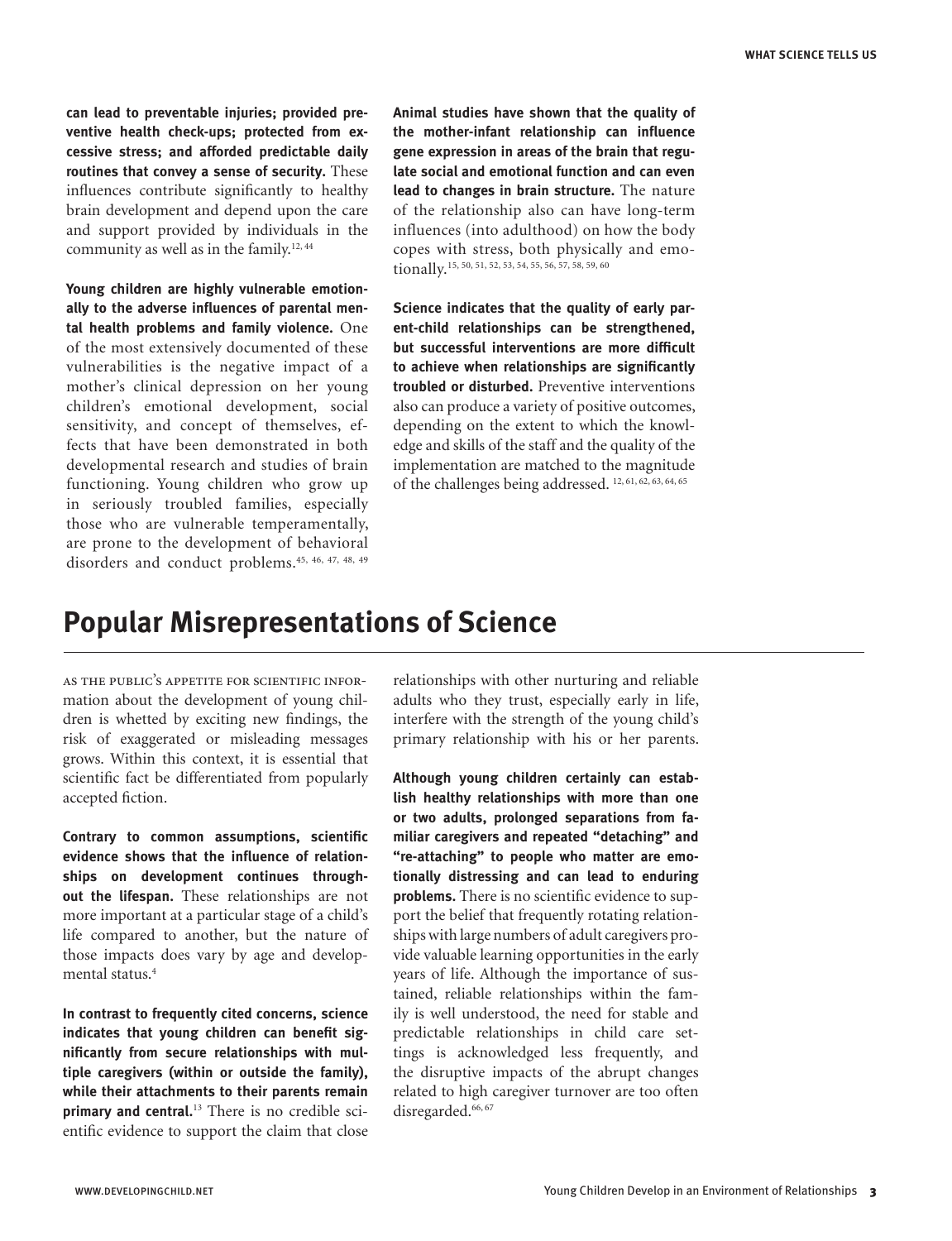# **The Science-Policy Gap**

the importance of mother-child relationships is old news. The importance of other family relationships (with fathers, siblings, and grandparents) is semi-old news. The impact of these relationships on the development of the brain is new news. And the important influence of relationships outside of the family – with child care providers, peers, teachers, neighbors, and other adults and children in the community – is even newer, because these individuals are often valued more for what they do than for the meaning of their role in the life experience of very young children. Greater understanding of what science tells us about the importance of a range of relationships for early childhood development leads us to think about many areas of policy and practice in a new light.

**"Quality" in early child care and education, for example, is often defined in terms of adultchild ratios, group size, physical facilities, and, more recently, cognitively oriented curriculum.**  But "quality" is perceived differently when we view child care as a prominent feature of the environment of relationships in which young children develop. The importance of ensuring that relationships in child care are nurtur-

# **Parental leave policies in the United States currently provide parents of young children with few options.**

ing, stimulating, and reliable leads to an emphasis on the skills and personal attributes of the caregivers, and on improving the wages and benefits that affect staff turnover.<sup>12, 68, 69, 70</sup>

**Parental leave policies in the United States currently provide parents of young children with few options.** A maximum of only three months of unpaid leave is assured for parents of newborns, and these policies cover only about half of American workers. Of those who are eligible for leave, only those who can get by without earned income can afford to take it, and fewer than half of workers even have this option without risking loss of their jobs. These policies seem highly

problematic when viewed in relation to extensive scientific evidence of the vital importance of establishing a strong and healthy mother-infant bond beginning in the early months of life. They elicit even greater alarm when viewed in the context of concerns about the potential adverse effects on very young babies of early and extended experiences in out-of-home child care arrangements of highly variable quality.<sup>71, 72, 73</sup>

**For mothers receiving welfare support under Temporary Assistance to Needy Families (TANF), federal rules require that states impose work requirements of 30 or more hours per week.** Although modifications are permissible, about half of the states do not exempt mothers of children less than 12 months of age, and some states permit mandated maternal employment beginning a few weeks after a baby's birth. When viewed as an adult-oriented employment policy, TANF can be a subject for reasonable debate. But when examined from a child-oriented perspective, it reflects a wide gap between what we know about the importance of early family relationships and what we are doing to promote the health and well-being of our nation's most vulnerable young children.<sup>74,75</sup>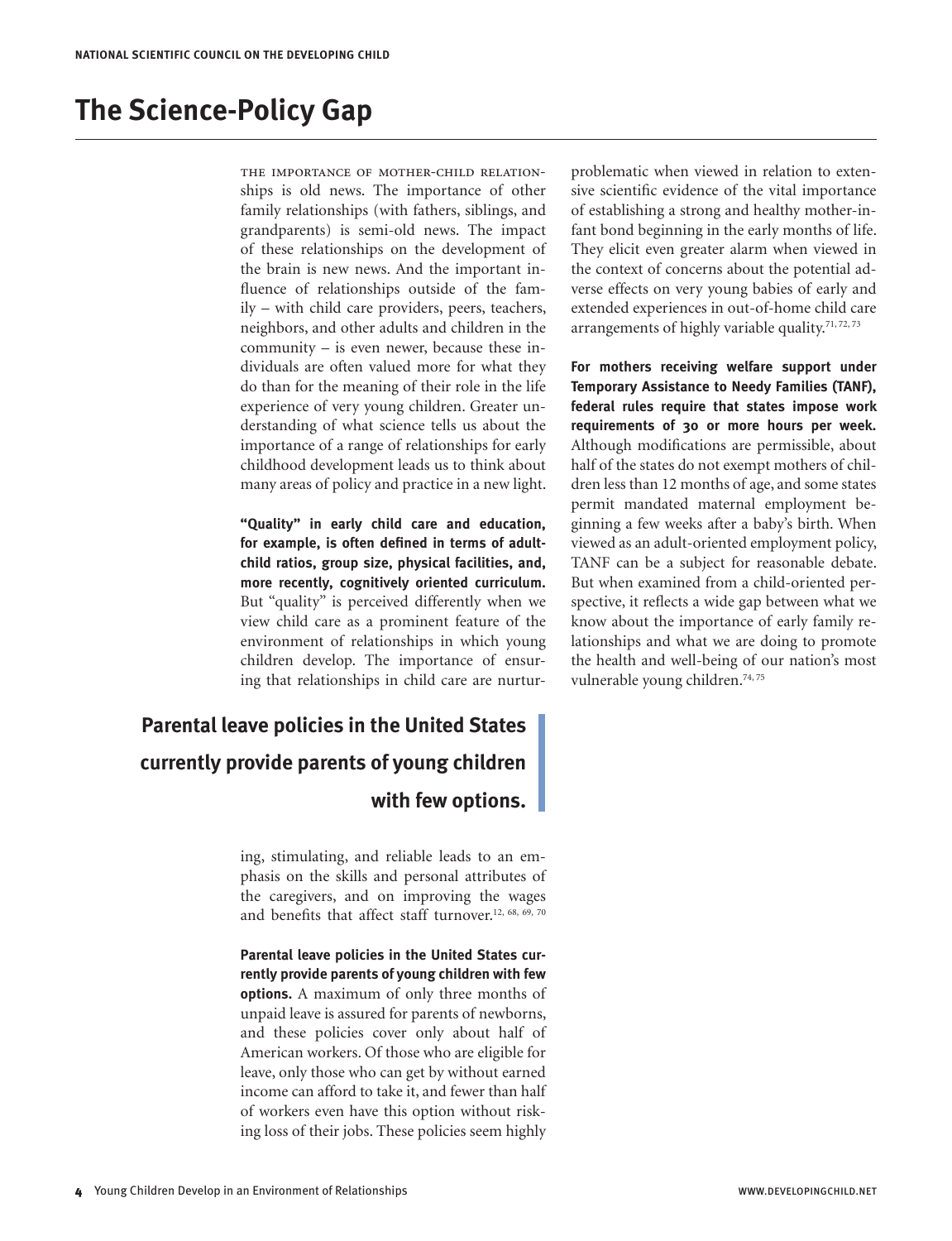# **Implications for Policy and Programs**

THE SCIENCE OF EARLY CHILDHOOD DEVELOPment is sufficiently mature to support a number of well-documented, evidence-based implications for those who develop and implement policies that affect the health and well-being of young children. Five compelling messages are particularly worthy of thoughtful consideration:

**When considered within the context of a child's environment of relationships, the concept of school readiness is not exclusively a matter of fostering literacy and number skills.** It must also include the capacity to form and sustain positive relationships with teachers, children, and other adults, and develop the social and emotional skills for cooperating with others.<sup>66, 76, 77</sup>

**When viewed as an important part of a child's environment of relationships, early childhood education must strive to involve young children in reciprocal learning interactions with teachers and peers rather than isolated "pre-academic" work, and it should capitalize on children's natural interests and intrinsic drive to learn, rather than follow an adult-determined agenda.** Stated simply, young children learn best in an interactive, relational mode rather than through an education model that focuses on rote instruction.<sup>78</sup>

**Extending the length and coverage of leave currently provided under the Family and Medical Leave Act would provide the critical necessities of time and economic security that are required for parents to develop the nurturing relationships with their children that are essential to healthy development.** Much can be learned from other industrialized nations that promote greater parental choice and child well-being by providing subsidized parental leave for those who wish to stay at home with their babies, and affordable, decent quality, early care and education for the children of those who choose or are compelled to return to work.<sup>73,78</sup>

**In the absence of consistent evidence that maternal employment intrinsically helps or hurts most children, science has little to add to the ongoing political debate about whether paid work should be a mandated requirement for mothers on public assistance.** Nevertheless, emerging data that

suggest that maternal employment in the first six months of an infant's life may be associated with later developmental problems, and concerns about the potential adverse impacts of extended out-of-home child care experiences on young children's social development and

**Stated simply, young children learn best in an interactive, relational mode rather than through an education model that focuses on rote instruction.**

behavior, require thoughtful public discussion. Each raises serious concerns about the potential harm of mandated maternal employment and the limited availability of affordable, high quality child care, particularly for the already vulnerable babies of low-income women on public assistance. It is time for society to weigh the evidence carefully and fashion a more thoughtful policy for parents in the workforce, particularly for those who earn low wages.<sup>12, 79, 80</sup>

**Traditional child welfare approaches to maltreatment focus largely on physical injury, the relative risk of recurrent harm, and questions of child custody, in conjunction with a criminal justice orientation.** In contrast, when viewed through a child development lens, the abuse or neglect of young children should be evaluated and treated as a matter of child health and development within the context of a family relationship crisis, which requires sophisticated expertise in both early childhood and adult mental health. The regularized referral of suspected cases of child abuse or neglect from the child welfare system to the early intervention system would assure appropriate developmental and behavioral assessment and treatment as needed. Child abuse prevention strategies that emphasize both the developmental needs of children and the importance of community-based supports for families provide another clear example of how we can close the gap between science and practice for our most vulnerable young children.<sup>12</sup>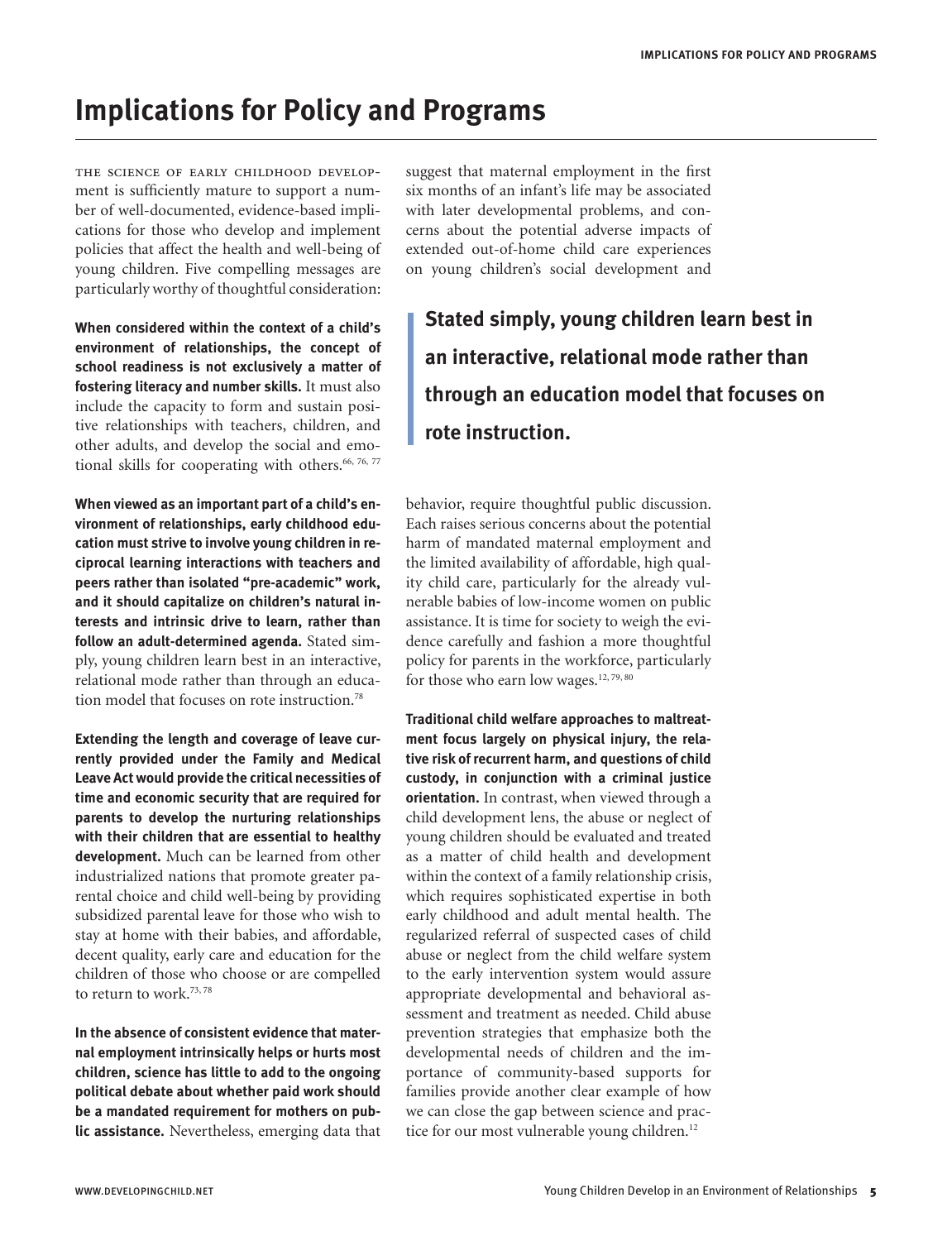# **References**

- 1. Berscheid, E., & Reis, H.T. (1998). Attraction and close relationships. In D.T. Gilbert, S.T. Fiske, & G. Lindzey (Eds.), *Handbook of social psychology, Vol. 1* (2nd Ed.). New York: McGraw-Hill.
- 2. Collins, W.A., & Laursen, B. (1999). Relationships as developmental contexts. *The Minnesota Symposia on Child Psychology, Vol. 30.* Mahwah, NJ: Lawrence Erlbaum Associates.
- 3. Dunn, J. (1993). *Young children's close relationships: Beyond attachment.* Newbury Park, CA: Sage Publications.
- 4. Reis, H.T., Collins,W.A. & Berscheid, E. (2000). Relationships in human behavior and development. *Psychological Bulletin, 126*(6), 844-872.
- 5. Dawson, D. , & Fischer, K.W. (Eds.) (1994). *Human behavior and the developing brain.* New York: Guilford Press.
- 6. Panksep, J. (1998). *Affective neuroscience.* New York: Oxford.
- 7. Bornstein, Marc (Ed.) (2002). *Handbook of parenting*  (2nd ed.). Mahwah, NJ: Lawrence Erlbaum Assoc.
- 8. Cassidy, J. & Shaver, P.R. (Eds.) (1999). *Handbook of attachment: Theory, research, and clinical applications* (pp. 89-111). New York: Guilford.
- 9. Cochran, M., Larner, M., Riley, D., Gunnarsson, L., & Henderson, C.R., Jr. (1990). *Extending families: The social networks of parents and their children.* New York: Cambridge University Press.
- 10. Fogel, A. (1993). *Developing through relationships: Origins of communication, self, and culture.* Chicago: University of Chicago Press.
- 11. Rogoff, B. (1990). *Apprenticeship in thinking: Cognitive development in social context.* New York: Oxford University Press.
- 12. Shonkoff, J.P., & Phillips, D. (Eds.) (2000). *From neurons to neighborhoods: The science of early childhood development.* Committee on Integrating the Science of Early Childhood Development.Washington, DC: National Academy Press.
- 13. Thompson, R.A. (1998). Early sociopersonality development. In W. Damon (Ed.), & N. Eisenberg (Vol. Ed.) *Handbook of child psychology, Vol. 3: Social, emotional, and personality development*. (5th ed., pp. 25-104). New York: John Wiley & Sons.
- 14. Belsky, J., & Cassidy, J. (1994). Attachment: Theory and evidence. In M. Rutter & D. Hay (Eds.), *Development through life.* (pp. 373-402). Oxford, UK: Blackwell Scientific.
- 15. Thompson, R.A. (1999). Early attachment and later development. In J. Cassidy & P.R. Shaver (Eds.), *Handbook of attachment: Theory, research, and clinical applications*  (pp. 265-286). New York: Guilford Press.
- 16. Thompson, R.A. (2000).The legacy of early attachments. *Child Development, 71*(1)*,*145-152.
- 17. Waters, E., Kondo-Ikemura, K., Posada, G., & Richters, J.E. (1991). Learning to love: Mechanisms and milestones. In M. Gunnar & L. Sroufe (Eds.), Self processes and development. *Minnesota Symposia on Child Psychology,Vol. 23.* (pp. 217-255). Hillsdale NJ: Erlbaum.
- 18. Bradley, R.H., Caldwell, B.M. Rock, S.L., & Ramey, C.T. (1989). Home environment and cognitive development in the first three years of life: A collaborative study

involving six sites and three ethnic groups in North America. *Developmental Psychology, 25*(18), 217-235.

- 19. Bradley, R.H., Caldwell, B.M., & Rock, S.L. (1988). Home environment and school performance: A ten-year followup and examination of three models of environmental action. *Child Development, 59*(2)*,* 852-867.
- 20. Estrada, P., Arsenio,W.F., Hess, R.D., & Holloway, S.D. (1987). Affective quality of the mother-child relationship: Longitudinal consequences for children's schoolrelevant cognitive functioning. *Developmental Psychology, 23*(2)*,* 210-215.
- 21. Gottfried,A.W., & Gottfried,A.E. (1984). *Home environment and early cognitive development.* New York: Academic Press.
- 22. Peisner-Feinberg, E.S., Burchinal, M.R., Clifford, R.M., Culkin, M.I., Howes, C., Kagan, S.I.,Yazejian, . . . Zelazo, J. (2000). *The children of the Cost, Quality, and Outcomes Study go to school: Technical report.* Chapel Hill, NC: Frank Porter Graham Child Development Center, University of North Carolina at Chapel Hill.
- 23. Pianta, R.C., Nimetz, S.L., & Bennett, E. (1997). Motherchild relationships, teacher-child relationships, and school outcomes in preschool and kindergarten. *Early Childhood Research Quarterly, 12*(3)*,* 263-280.
- 24. Kochanska, G., & Thompson, R.A. (1997).The emergence and development of conscience in toddlerhood and early childhood. In J.E. Grusec & L. Kuczynski (Eds.), *Parenting and children's internalization of values* (pp. 53-77). New York: Wiley.
- 25. Thompson, R.A., Meyer, S., & McGinley, M. (2006). Understanding values in relationship: The development of conscience. In M. Killen & J. Smetana (Eds.), *Handbook of moral development.* Mahwah, NJ: Lawrence Erlbaum Associates.
- 26. Kochanska, G. (2002). Mutually responsive orientation between mothers and their young children: A context for the early development of conscience. *Current Directions in Psychological Science, 11*(6)*,* 191-195.
- 27. Rubin, K.H., Bukowski,W., & Parker, J.G. (1998). Peer interactions, relationships, and groups. In W. Damon (Ed.) & N. Eisenberg (Vol. Ed.), *Handbook of child psychology, Vol. 3: Social, emotional, and personality development* (5th ed., pp. 619-700). New York: Wiley.
- 28. Rose-Krasnor, L. (1997).The nature of social competence: A theoretical review. *Social Development, 6,* 111-135.
- 29. Lamb, M.R. (1998). Nonparental child care: Context, quality, correlates. In W. Damon (Ed.), & I.E. Seigel & K.A. Renninger (Vol. Eds.), *Handbook of child psychology, Vol. 4: Child psychology in practice.* (5th ed., pp.73-134). New York: Wiley.
- 30. NICHD Early Child Care Research Network (2000).The relation of child care to cognitive and language development. *Child Development, 71*(4)*,* 958-978.
- 31. NICHD Early Child Care Research Network (2002). Early child care and children's development prior to school entry: Results from the NICHD Study of Early Child Care. *American Educational Research Journal, 39*(1)*,* 133-164.
- 32. NICHD Early Child Care Research Network (2003). Does amount of time spent in child care predict socioemotional adjustment during the transition to kindergarten? *Child Development, 74*(4)*,* 976-1005.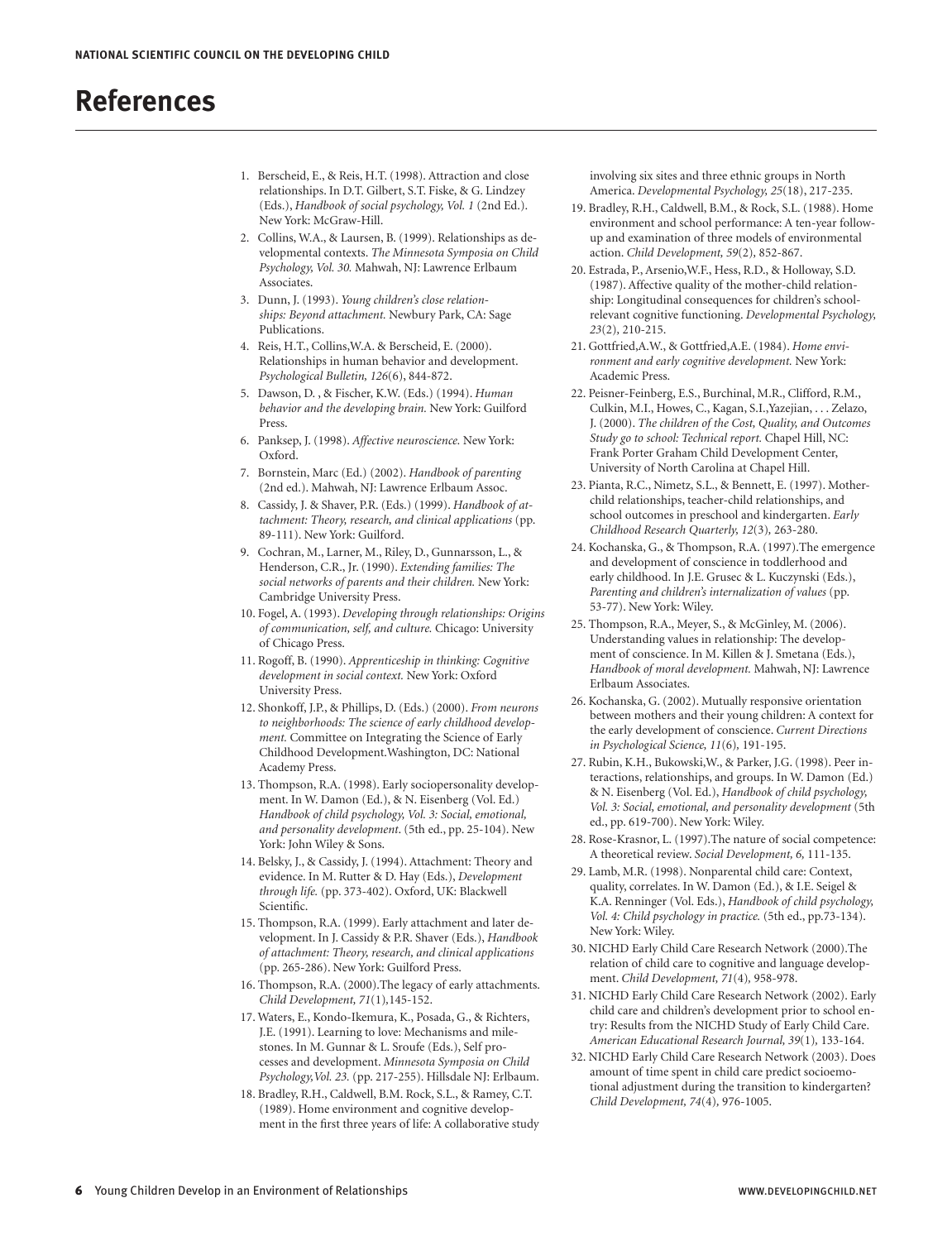- 33. Pianta, R.C. (1999). *Enhancing relationships between children and teachers.* Washington, DC: American Psychological Association.
- 34. Birch, S., & Ladd, G. (1997).The teacher-child relationship and children's early school adjustment. *Journal of School Psychology, 35,* 61-79.
- 35. Ladd, G.W., Birch, S.H., & Buhs, E.S. (1999). Children's social and scholastic lives in kindergarten: Related spheres of influence? *Child Development, 70*(6)*,*  1373-1400.
- 36. Ladd, G.W., Kochenderfer, B.J., & Coleman, C.C. (1996). Friendship quality as a predictor of young children's early school adjustment. *Child Development, 67*(6)*,*  1103-1118.
- 37. Ladd, G.W., Kochenderfer, B.J., & Coleman, C.C. (1997). Classroom peer acceptance, friendship, and victimization: Distinct relational systems that contribute uniquely to children's school adjustment? *Child Development, 68,*  1181-1197.
- 38. Pianta, R.C., & Steinberg, M. (1992). Teacher-child relationships and the process of adjusting to school. In R.C. Pianta (Ed.), Beyond the parent:The role of other adults in children's lives. *New Directions for Child Development, 57,* 61-80.
- 39. Dunn, J. (2004). *Children's friendships: The beginnings of intimacy.* Oxford, UK: Blackwell Publishers.
- 40. Fox, N.A., Henderson, H.A., Rubin, K.H., Calkins, S.D., & Schmidt, L.A. (2001). Continuity and discontinuity of behavioral inhibition and exuberance: Psychophysiological and behavioral influences across the first four years of life. *Child Development, 72* (1), 1-21.
- 41.Kagan, J., Reznick, J.S., & Snidman, N. (1987).The physiology and psychology of behavioral inhibition in children. *Child Development, 58*(6)*,* 1459-1473.
- 42.Rothbart, M.K., Ahadi, S.A., & Hershey, K.L.(1994). Temperament and social behavior in childhood. *Merrill-Palmer Quarterly, 40*(1)*,* 21-39.
- 43. Rubin, K.H., Coplan, R.J., Nelson, L.J., Cheah, C.S.L., & Lagace-Seguin, D.G. (1999). Peer relationships in childhood. In M.H. Bornstein & M.E. Lamb (Eds.), *Developmental psychology: An advanced textbook* (4th ed., pp. 451-501). Mahwah, NJ: Lawrence Erlbaum Associates.
- 44. Gunnar, M.R., Brodersen, L., Nachmias, M., Buss, K., & Rigatuso, R., (1996). Stress reactivity and attachment security. *Developmental Psychology, 29,* 10-36.
- 45. Dawson, G., & Ashman, D.B. (2000). On the origins of a vulnerability to depression: The influence of the early social environment on the development of psychobiological systems related to risk of affective disorder. In C.A. Nelson (Ed.), *The effects of early adversity on neurobehavioral development. Minnesota Symposia on Child Psychology, Vol. 31* (pp. 245-279). Mahwah, NJ: Erlbaum.
- 46. Dawson, G., Frey, K., Panagiotides, H., Yamada, E., Hessl, D., & Osterling, J.(1999). Infants of depressed mothers exhibit atypical frontal electrical brain activity during interactions with mother and with a familiar, nondepressed adult. *Child Development, 70*(5)*,* 1058-1066.
- 47. Shaw, D.S., Gilliom, M., Ingoldsby, E.M., & Nagin, D.S.(2003). Trajectories leading to school-age conduct problems. *Developmental Psychology, 39*(2)*,* 189-200.
- 48. Shaw, D.S., Owens, E.B., Giovannelli, J., & Winslow, E.B. (2001). Infant and toddler pathways leading to early externalizing disorders. *Journal of the American Academy of Child & Adolescent Psychiatry, 40,* 36-43.
- 49. National Scientific Council on the Developing Child. (2008). *Mental health problems in early childhood can*

*impair learning and behavior for life.* Working Paper No. 6. Retrieved from http://www.developingchild.net

- 50. National Scientific Council on the Developing Child. (2004). *Children's emotional development is built into the architecture of their brains.* Working Paper No. 2. Retrieved from http://www.developingchild.net
- 51. Champagne, F.A., Francis, D., Mar, A., & Meaney, M.J. (2003). Variations in maternal care in the rat as a mediating influence for the effects of environment on development. *Physiology and Behavior, 79,* 359-371.
- 52. Meaney, M.J. (2001). Maternal care, gene expression, and the transmission of individual differences in stress reactivity across generations. *Annual Review of Neuroscience, 24,* 1161-192.
- 53. Liu, D., Diorio, J.,Tannenbaum, B., Caldji, C., Francis, D., Freedman, A., Sharma, S., Pearson, D., Plotsky, P.M., & Meaney, M.J. (1997). Maternal care, hippocampal glucocorticoid receptors, and hypothalamic-pituitary-adrenal responses to stress. *Science, 277,* 1659-1662.
- 54. Leiderman, P. (1981). Human mother-infant social bonding: Is there a sensitive phase? In K. Immelmann, G. Barlow, L. Petrinovich, & M. Main (Eds.), *Behavioral development* (pp. 454-468). Cambridge: Cambridge University Press.
- 55. Caldji, C.,Tannenbaum, B., Sharma, S., Francis, D., Plotsky, P.M., & Meaney, M.J.(1998).Maternal care during infancy regulates the development of neural systems mediating the expression of fearfulness in the rat. *Proceedings of the National Academy of Sciences of the United States of America, 95* (9), 5335-5340.
- 56. Coplan, J.D., Andrews, M.W., Rosenbaum, L.A., Owens, M.J., Friedman, S., & Gorman, J.M. (1996). Persistent elevations of cerebrospinal fluid concentrations of corticotropin-releasing factor in adult nonhuman primates exposed to early-life stressors: Implications for the pathophysiology of mood and anxiety disorders. *Proceedings of the National Academy of Sciences of the United States of America, 93,* 1619-1623.
- 57. Liu, D., Diorio, J., Day, J.C., Francis, D.D., & Meaney, M.J. (2000). Maternal care, hippocampal synaptogenesis and cognitive development in rats. *Nature Neuroscience, 3*(8), 799-806.
- 58. Sanchez, M.M., Ladd, C.O., & Plotsky, P.M. (2001). Early adverse experience as a developmental risk factor for later psychopathlogy: Evidence from rodent and primate models. *Development and Psychopathology, 13*, 419-449.
- 59. Sanchez, M.M., Hearn, E.F., Do, D., Rilling, J.K., & Herndon, J.G. (1998). Differential rearing affects corpus callosum size and cognitive function of rhesus monkeys. *Brain Research, 812*(1-2), 38-49.
- 60. Shonkoff, J. & Meisels, S. (Eds.) (2000). *Handbook of early childhood intervention.* (2nd Ed.) New York: Cambridge University Press.
- 61. Brooks-Gunn,J.,Berlin,L.J.,& Fuligni,A.S.(2000).Early childhood intervention programs:What about the family? In J.P. Shonkoff & S.J. Meisels (Eds.), *Handbook of early childhood intervention* (2nd ed., pp. 549-587). New York: Cambridge University Press.
- 62. Campbell, F.A., Ramey, C., Pungello, E., Sparling, J.,& Miller-Johnson, S.(2002) Early childhood education: Young adult outcomes from the Abecedarian Project. *Applied Developmental Science, 6*(1), 42-57.
- 63. Currie, J. (2000). Early childhood intervention programs: What do we know? Working Paper from the Children's Roundtable: The Brookings Institution, Washington, DC: http://www.Brookings.org/es/children/docs/currie2000000401.htm.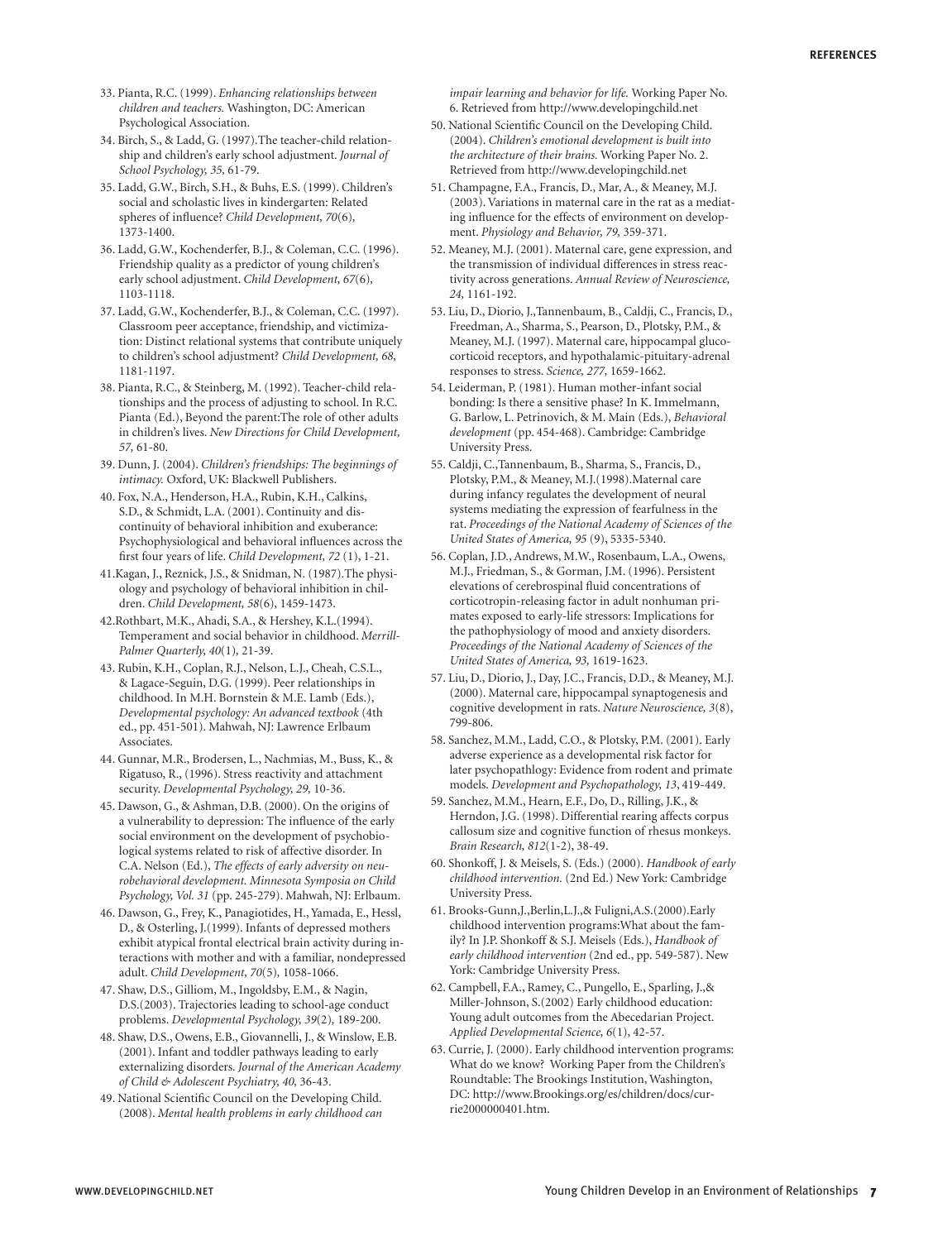- 64. Gomby, D.S., Culross, P.L., & Behrman, R.E. (1999). Home visiting: Recent program evaluations – Analysis and recommendations. *The Future of Children, 9,* 4-26.
- 65. Thompson, R.A. (1995). *Preventing child maltreatment through social support: A critical analysis.* Thousand Oaks, CA: Sage.
- 66. Howes, C. (1999). Attachment relationships in the context of multiple caregivers. In J. Cassidy & P. R. Shaver (Eds.), *Handbook of attachment: Theory, research, and clinical applications* (pp. 671-687). New York: Guilford Press.
- 67. Howes, C.H.,& Ritchie, S.(2002).A matter of trust.New York:Teachers College Press.
- 68. Phillips, D., Mekos, D., Carr, S., McCartney, K., & Abbott-Shim, M. (2000). Within and beyond the classroom door: Assessing quality in child care centers. *Early Childhood Research Quarterly, 15(4),* 475-496.
- 69. NICHD Early Child Care Research Network (1996). Characteristics of infant child care: Factors contributing to positive caregiving. *Early Childhood Research Quarterly, 11*(3)*,* 269-306.
- 70. NICHD Early Child Care Research Network (2000). Characteristics and quality of child care for toddlers and preschoolers. *Applied Developmental Science, 4(*3), 116-125.
- 71. Kamerman, S., & Kahn, A. (1995). *Starting right: How America neglects its young children and what we can do about it.* New York: Oxford University Press.
- 72.Waldfogel, J.(1999). The impact of the Family and Medical Leave Act. *Journal of Policy Analysis and Management, 18* (2), 281-302.
- 73. Waldfogel, J. (2001). International policies toward parental leave and child care. *The Future of Children, 11*(1), 99-111.
- 74. Duncan, G., & Chase-Lansdale, L. *For better and for worse: Welfare reform and the well-being of children and families.* New York: Russell Sage.
- 75. Huston, A.C. (2002). Reforms and child development. *The Future of Children, 12*(1), 59-77.
- 76. Pianta, R.C., Steinberg, M.,& Rollins, K.(1997).The first two years of school: Teacher-child relationships and deflection in children's school adjustment. *Development and Psycholopathology, 9,* 63-79.
- 77. Stipek, D.(2004). The early childhood classroom observation measure. Unpublished manuscript, Stanford University.
- 78. Waldfogel, J.,Higuchi, Y., & Abe, M.(1999).Family leave policies and women's retention after childbirth: Evidence from the United States, Britain, and Japan. *Journal of Population Economics, 12,* 523-545.
- 79. Han, W., Waldfogel, J., & Brooks-Gunn, J. (2001). The effects of early maternal employment on children's later cognitive and behavioral outcomes, *Journal of Marriage and the Family*, *63*(2), 336-354.
- 80. Brooks-Gunn, J., Han, W., & Waldfogel, J. (2002). Maternal employment and child cognitive outcomes in the first three years of life. *Child Development*, *73*(4), 1052-1072.